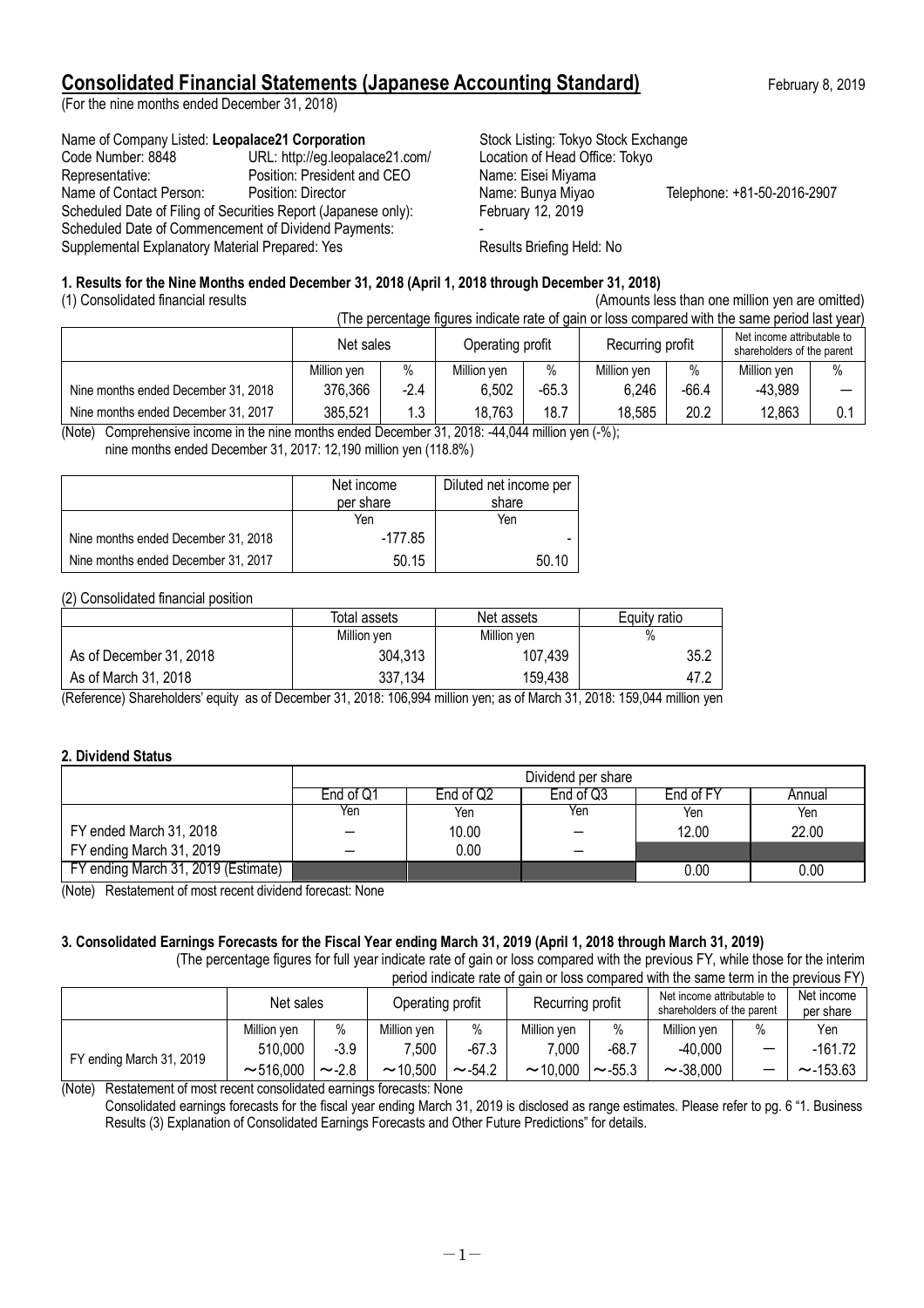### **4. Other**

- (1) Changes in major subsidiaries during the subject period (change in specific subsidiaries resulting in a change in the scope of consolidation): None
- (2) Use of accounting procedures specific to the preparation of quarterly financial statements: Yes (Note) Refer to pg. 11 "Application of accounting methods specific to the preparation of quarterly consolidated financial statements" for details.
- (3) Changes in accounting principles, procedures or reporting methods used in preparation of financial statements
	- (i) Changes in accounting policies accompanying revision of accounting standards, etc.: None
		- (ii) Changes in accounting policies other than (i) above: None
		- (iii) Changes in accounting estimates: None
		- (iv) Restatements: None
- (4) Total number of outstanding shares (common stock)
	- (i) Total number of outstanding shares at term end (including treasury stock)
		- As of December 31, 2018: 244,882,515 shares, As of March 31, 2018: 252,682,515 shares
	- (ii) Total treasury stock at term end As of December 31, 2018: 1,067,510 shares, As of March 31, 2018: 567,420 shares
	- (iii) Average number of outstanding shares during the period As of December 31, 2018: 247,343,718 shares, As of December 31, 2017: 256,492,521 shares
- \*Indication regarding the status of auditing:

These financial statements are not subject to auditing under the Financial Instruments and Exchange Act.

\*Explanation on the proper use of the business forecasts, and other special notices:

(Note on the business forecasts and other forward-looking statements)

The business forecasts and other forward-looking statements contained in this report are based on information currently available to the Company and on certain assumptions that Leopalace21 has judged to be reasonable. Readers should be aware that a variety of factors might cause actual results to differ significantly from these forecasts.

For assumptions of business forecasts and notes on the proper use of these forecasts, please refer to pg. 6 "1. Business Results (3) Explanation of Consolidated Earnings Forecasts and Other Future Predictions."

(Method for the acquisition of supplemental explanatory material)

Supplemental Explanatory Material on quarterly financial statements is scheduled to be posted on the Company's web site on February 8, 2019.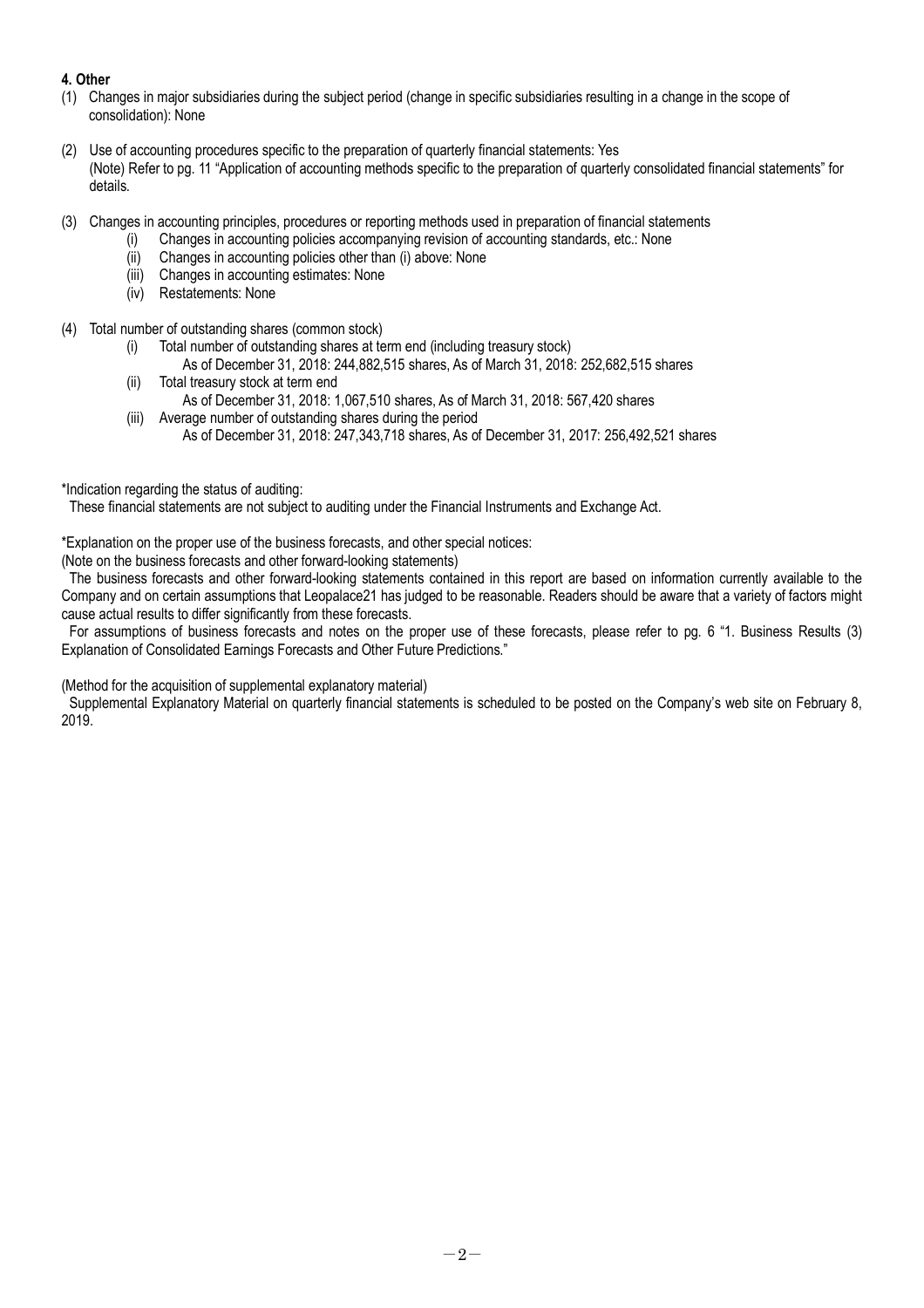# 【**Table of Contents**】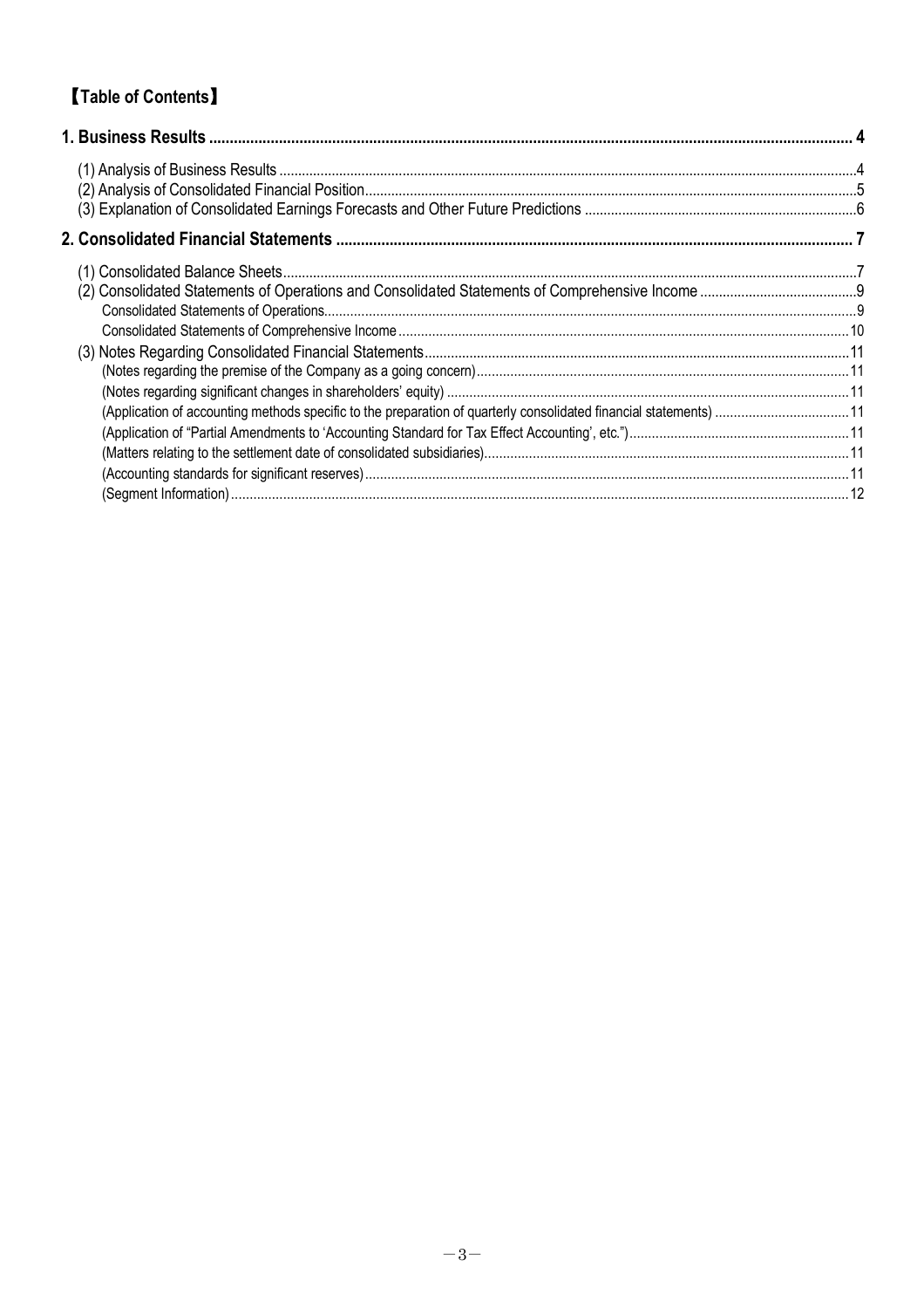### **1. Business Results**

### **(1) Analysis of Business Results**

Before explanations concerning business results, we sincerely apologize to our stakeholders for the trouble caused by construction defects confirmed in certain properties (apartments) constructed by Leopalace21.

We are marshaling our corporate forces to conduct investigations and repairs, and will make every effort to restore trust as soon as possible. We will continue investigating the root causes of the defects, and organize a structure to prevent recurrence and ensure thorough quality control.

|                                     |           |                  |                  | (Million yen)                                                  |
|-------------------------------------|-----------|------------------|------------------|----------------------------------------------------------------|
|                                     | Net sales | Operating profit | Recurring profit | Net income<br>attributable to<br>shareholders of<br>the parent |
| Nine months ended December 31, 2018 | 376,366   | 6,502            | 6,246            | $-43,989$                                                      |
| Nine months ended December 31, 2017 | 385,521   | 18,763           | 18,585           | 12,863                                                         |
| <b>Difference</b>                   | $-9,154$  | $-12,261$        | $-12,339$        | $-56,853$                                                      |

During the subject nine months, the domestic economy showed gradual progression supported by improvements in corporate earnings, employment, and income.

New housing starts of leased units during the period decreased 4.3% year-on-year, due to the saturation in demand for inheritance tax reduction strategies as well as the environmental change in apartment loans. As the number of vacant houses continues to increase and recovery in nationwide demand becomes difficult, achieving stable occupancy rates requires constructing apartments in areas with high demand, in addition to providing high-quality products and services that meet tenants' needs.

Under these conditions, Leopalace21 (the "Company") aims to achieve targets of its Medium-term Management Plan "Creative Evolution 2020" by creating corporate value and new social value, under the basic policy of "supporting continuous growth of core businesses in ways that further increase corporate value while constructing a base for growth areas". Also, in order to resolve the problem concerning construction defects as soon as possible, we are marshaling our corporate forces to conduct investigations and repairs.

However, company earnings deteriorated as a result of construction defects, and consolidated net sales for the subject nine months came to 376,366 million yen (down 2.4% year-on-year). Operating profit was 6,502 million yen (down 65.3% year-on-year) and recurring profit was 6,246 million yen (down 66.4% year-on-year). Net loss attributable to shareholders of the parent of 43,989 million yen (compared to a net income of 12,863 million yen in the same period of the previous year). This was due to extraordinary losses of 43,453 million yen recorded as a reserve for repairs and other incidental expenses related to construction defects, as well as 7,560 million yen recorded as an impairment loss for company-owned apartments. Company-owned apartments were sold as part of the financial strategy set in our Medium-term Management Plan.

(Actual figures by segment)

(Million yen)

|                                 | Net sales                                    |                                              |            | Operating profit                             |                                              |                   |  |
|---------------------------------|----------------------------------------------|----------------------------------------------|------------|----------------------------------------------|----------------------------------------------|-------------------|--|
|                                 | Nine months<br>ended<br>December 31,<br>2017 | Nine months<br>ended<br>December 31.<br>2018 | Difference | Nine months<br>ended<br>December 31.<br>2017 | Nine months<br>ended<br>December 31,<br>2018 | <b>Difference</b> |  |
| Leasing Business                | 324,990                                      | 323,351                                      | $-1,639$   | 22,758                                       | 14,313                                       | $-8,445$          |  |
| <b>Development Business</b>     | 46,590                                       | 38,252                                       | $-8,338$   | 888                                          | $-2,619$                                     | $-3,508$          |  |
| <b>Elderly Care Business</b>    | 9,547                                        | 10,436                                       | 889        | $-1,125$                                     | $-707$                                       | 418               |  |
| Hotels, Resort & Other Business | 4,392                                        | 4,325                                        | $-66$      | $-572$                                       | $-1,045$                                     | $-472$            |  |
| Adjustments                     |                                              |                                              |            | $-3,184$                                     | $-3,438$                                     | $-253$            |  |
| Total                           | 385,521                                      | 376,366                                      | $-9,154$   | 18,763                                       | 6,502                                        | $-12,261$         |  |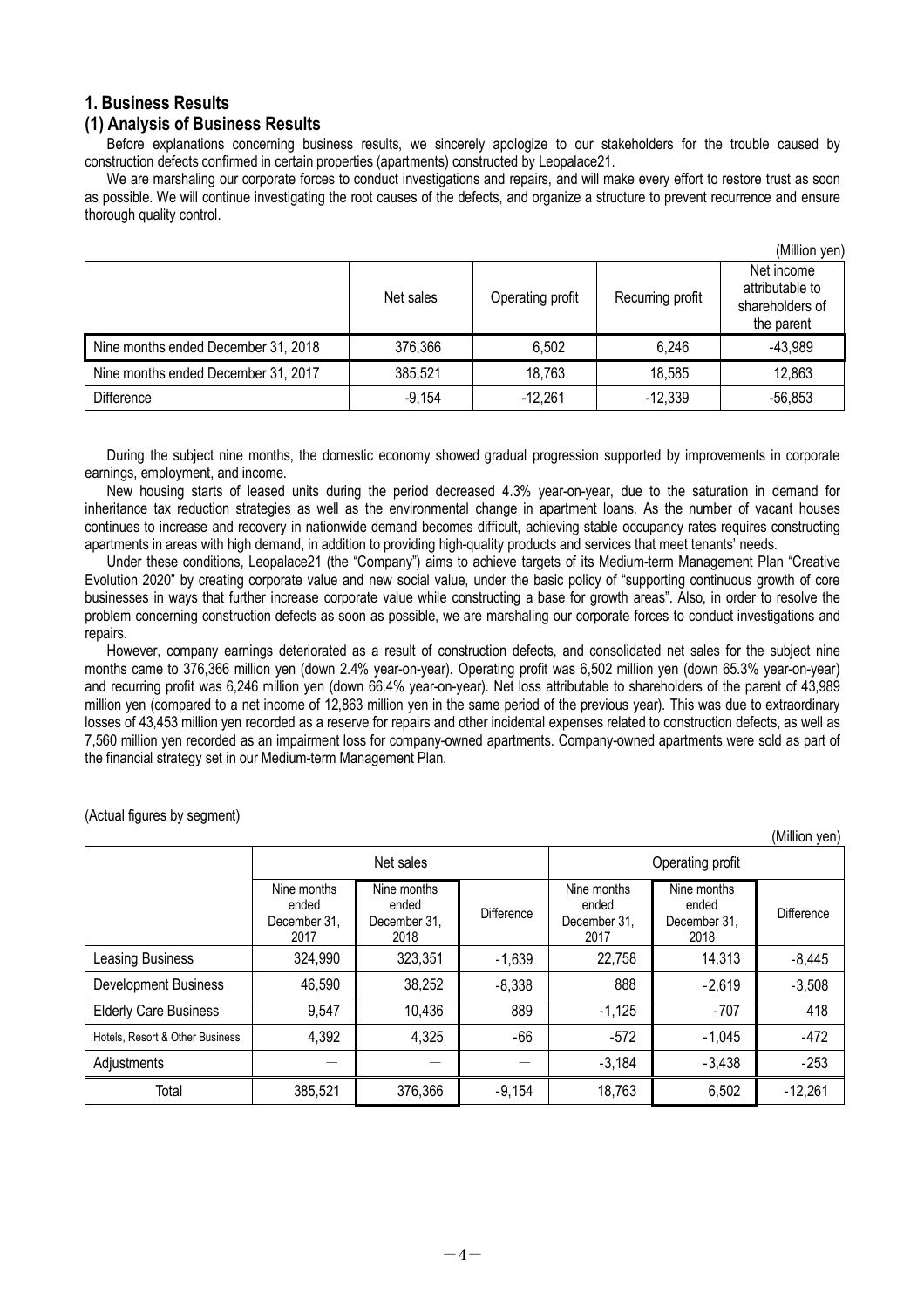#### (i) Leasing Business

In the Leasing Business, we provide value-added services such as "my DIY," which enable tenants to decorate their rooms, and smart apartments which enable remote control of electrical appliances and door locks. We also offer security systems in alliance with large security companies and the industry's first electronic leasing contract. In addition, to achieve stable occupancy rates, we are strengthening sales towards corporate customers and increasing support for foreign tenants. In the ASEAN region, we develop and manage serviced apartments and offices.

Since new tenant recruitments on properties subject to top-priority investigations are suspended until investigations and repairs are completed, the occupancy rate at the end of the subject quarter dropped to 85.26% (down 4.18 points from the end of the same period of the previous year) and the average occupancy rate for the period was 89.42% (down 0.59 points year-on-year). The number of units under management at the end of the subject quarter was 573 thousand (increasing 2 thousand from the end of the previous fiscal year).

As a result, net sales amounted to 323,351 million yen (down 0.5% year-on-year) and operating profit was 14,313 million yen (down 37.1% year-on-year).

#### (ii) Development Business

In the Development Business, we focused on supplying apartments in the three metropolitan areas where solid leasing demand is anticipated supported by an increase in population, while providing high quality and forefront strategic products. In addition, we expanded construction variations to propose ideal land use, and have begun reviewing suppliers and product prices to improve profitability.

Also, subsidiary Life Living Co., Ltd. develops condominiums and apartments and subsidiary Morizou Co., Ltd. provides luxury custom-built homes made with Kiso-hinoki.

As a result of orders becoming sluggish due to intensified competition in the metropolitan areas and changes in the environment of apartment loans, orders received during the subject nine months amounted to 53,089 million yen (down 4.4% year-on-year) and orders received outstanding stood at 71,195 million yen (up 3.5% from the end of the same period of the previous year).

As a result, net sales came to 38,252 million yen (down 17.9% year-on-year) and operating loss was 2,619 million yen (compared to an operating profit of 888 million yen in the same period of the previous year).

#### (iii) Elderly Care Business

The profitability of the Elderly Care Business, a strategic growth business, improved due to increases in the occupancy rate of existing facilities, and is steadily transitioning to becoming black in the final year of the medium-term management plan.

Net sales were 10,436 million yen (up 9.3% year-on-year), and operating loss was 707 million yen (improvement of 418 million yen year-on-year).

### (iv) Hotels, Resort & Other Business

Net sales of the resort facilities in Guam, hotels in Japan, and other businesses including the finance business were 4,325 million yen (down 1.5% year-on-year) and operating loss was 1,045 million yen (a loss increase of 472 compared to the same period of the previous year).

#### **(2) Analysis of Consolidated Financial Position**

(Assets, Liabilities, and Net Assets)

|                         | Assets    | Liabilities | (IVIIIIION YEN)<br>Net assets |
|-------------------------|-----------|-------------|-------------------------------|
| As of December 31, 2018 | 304,313   | 196,873     | 107,439                       |
| As of March 31, 2018    | 337,134   | 177,696     | 159,438                       |
| <b>Difference</b>       | $-32,821$ | 19,177      | $-51,998$                     |

 $(M)$ llion yen)

Total assets at the end of the subject quarter decreased 32,821 million yen from the end of the previous fiscal year to 304,313 million yen. This was mainly attributable to a decrease of 17,284 million yen in cash and cash equivalents due to payments of trade payables and dividends, 14,290 million in land due to impairment losses, 3,253 million yen in leased assets (net), 2,147 million yen in construction in progress, and 1,665 million yen in trade receivables, despite an increase of 4,086 million yen in payment for construction in progress and 3,401 million yen in others (net) in non-current assets.

Total liabilities increased 19,177 million yen from the end of the previous fiscal year to 196,873 million yen. This was mainly due to a recording of 42,010 million yen in reserve for losses related to repairs, despite a decrease of 10,739 million yen in accounts payable -other, 8,451 million yen in short and long-term advances received, and 4,010 million yen in accounts payable for completed projects.

Net assets decreased 51,998 million yen from the end of the previous fiscal year to 107,439 million yen. This was mainly attributable to a recording of 43,989 million yen in net loss attributable to shareholders of the parent and dividend payments of 3,025 million yen, along with share buybacks of 5,012 million yen. The ratio of shareholders' equity to assets dropped 12.0 points from the end of the previous fiscal year to 35.2%.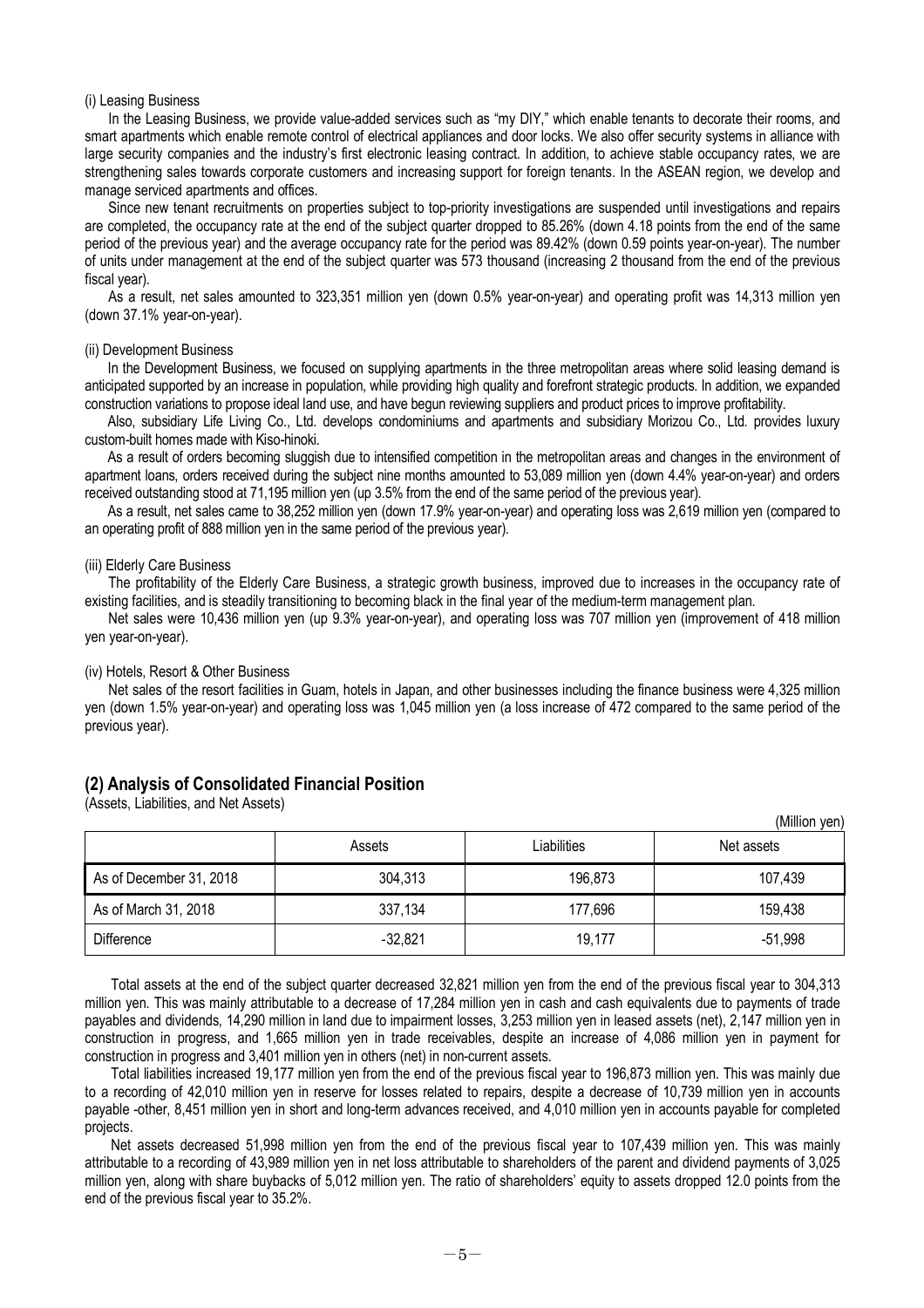### **(3) Explanation of Consolidated Earnings Forecasts and Other Future Predictions**

Concerning consolidated earnings forecasts, there has been no change from those announced on February 7, 2019, titled "Notice Concerning Revision of Earnings and Dividend Forecasts."

Rent revenue, etc., is expected to decrease, since new tenant recruitments on properties subject to top-priority investigations are suspended until investigations and repairs are completed. These suspensions result in vacancies which were not expected at the start of the fiscal year. Since the resumption schedule for new tenant recruitments is fluctuating and the impact on revenue and earnings cannot be reasonably estimated at the current time, the Company discloses earnings forecasts as range estimates.

#### (Concerning dividends)

To increase shareholders' value, the Company will not only distribute profit earned from business measures in the form of dividends, but will maximize mid- to long-term corporate value and increase EPS (earnings per share) through investments in matters such as real estate, overseas businesses, mergers and acquisitions, IT, and research and development.

Payment of term-end dividends was yet to be determined as of October 29, 2018. However, we regret to inform that we have decided not to pay term-end dividends.

(Note) Earnings forecasts are judged by the Company based on information currently available to the Company as of the publication of this statement, and actual results may differ from these forecasts due to a variety of factors.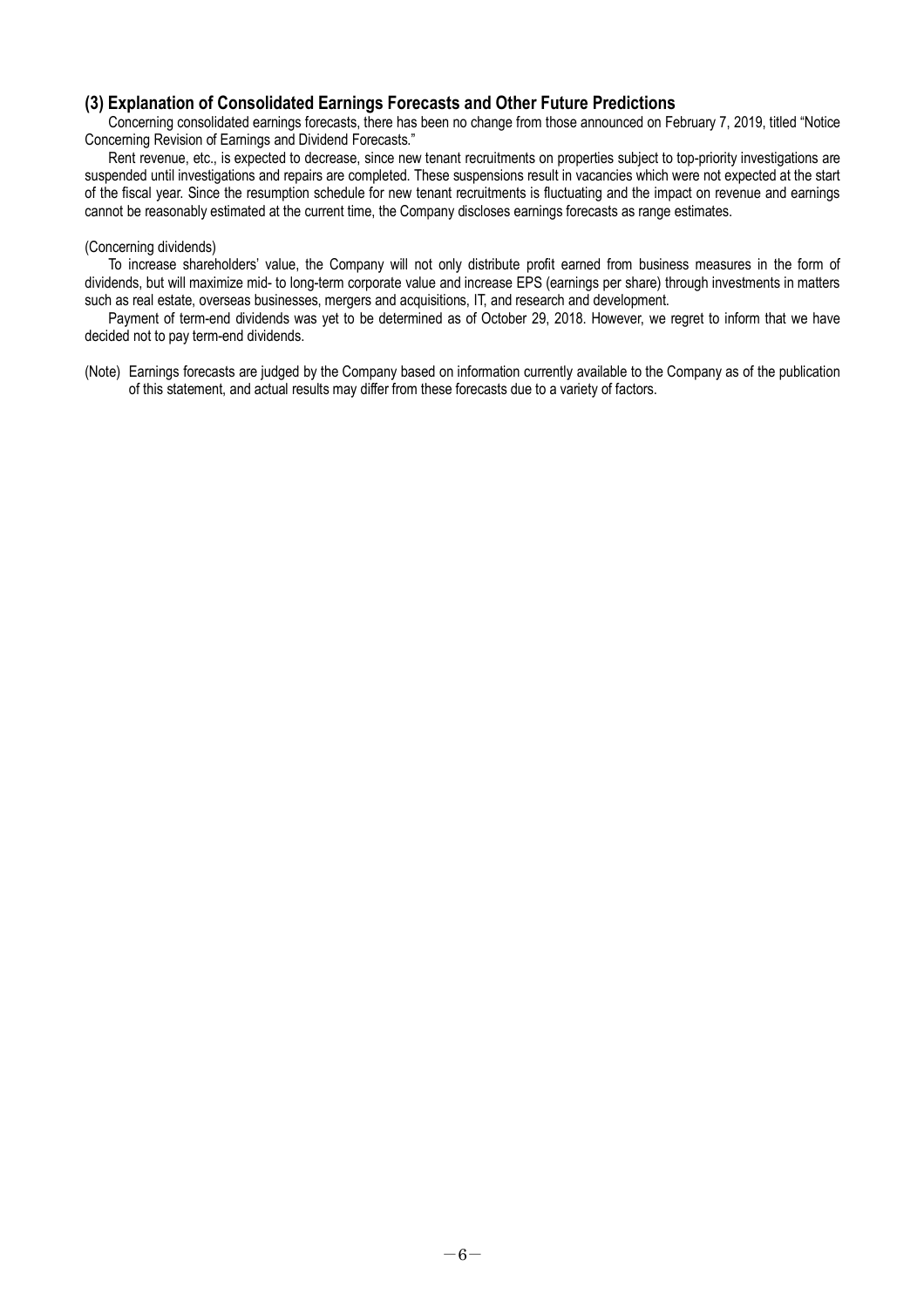# **2. Consolidated Financial Statements**

# **(1) Consolidated Balance Sheets**

| (Million yen)                              |                   |                |  |  |
|--------------------------------------------|-------------------|----------------|--|--|
|                                            | December 31, 2018 | March 31, 2018 |  |  |
| <assets></assets>                          |                   |                |  |  |
| <b>Current assets</b>                      |                   |                |  |  |
| Cash and cash equivalents                  | 89,259            | 106,543        |  |  |
| Trade receivables                          | 5,960             | 7,626          |  |  |
| Accounts receivable for completed projects | 2,033             | 1,957          |  |  |
| Operating loans                            | 287               | 389            |  |  |
| Real estate for sale                       | 1,021             | 952            |  |  |
| Real estate for sale in progress           | 6,658             | 2,571          |  |  |
| Payment for construction in progress       | 1,044             | 458            |  |  |
| Prepaid expenses                           | 4,107             | 3,544          |  |  |
| Others                                     | 6,046             | 6,268          |  |  |
| Allowance for doubtful accounts            | $-143$            | $-145$         |  |  |
| <b>Total current assets</b>                | 116,276           | 130,167        |  |  |
| <b>Non-current assets</b>                  |                   |                |  |  |
| Property, plant, and equipment             |                   |                |  |  |
| Buildings and structures (net)             | 41,477            | 42,705         |  |  |
| Machinery, equipment, and vehicles (net)   | 11,595            | 12,547         |  |  |
| Land                                       | 49,347            | 63,638         |  |  |
| Leased assets (net)                        | 12,774            | 16,028         |  |  |
| Construction in progress                   | 3,061             | 5,208          |  |  |
| Others (net)                               | 6,617             | 3,215          |  |  |
| Total property, plant, and equipment       | 124,874           | 143,344        |  |  |
| Intangible fixed assets                    |                   |                |  |  |
| Goodwill                                   | 2,465             | 2,886          |  |  |
| Others                                     | 7,657             | 8,102          |  |  |
| Total intangible fixed assets              | 10,122            | 10,988         |  |  |
| Investments and other assets               |                   |                |  |  |
| Investment securities                      | 17,212            | 17,999         |  |  |
| Bad debts                                  | 1,305             | 1,264          |  |  |
| Long-term prepaid expenses                 | 3,324             | 3,831          |  |  |
| Deferred tax assets                        | 28,078            | 26,639         |  |  |
| Others                                     | 4,858             | 4,483          |  |  |
| Allowance for doubtful accounts            | $-2,094$          | $-2,023$       |  |  |
| Total investments and other assets         | 52,684            | 52,194         |  |  |
| <b>Total non-current assets</b>            | 187,681           | 206,527        |  |  |
| <b>Deferred assets</b>                     | 355               | 440            |  |  |
| <b>Total assets</b>                        | 304,313           | 337,134        |  |  |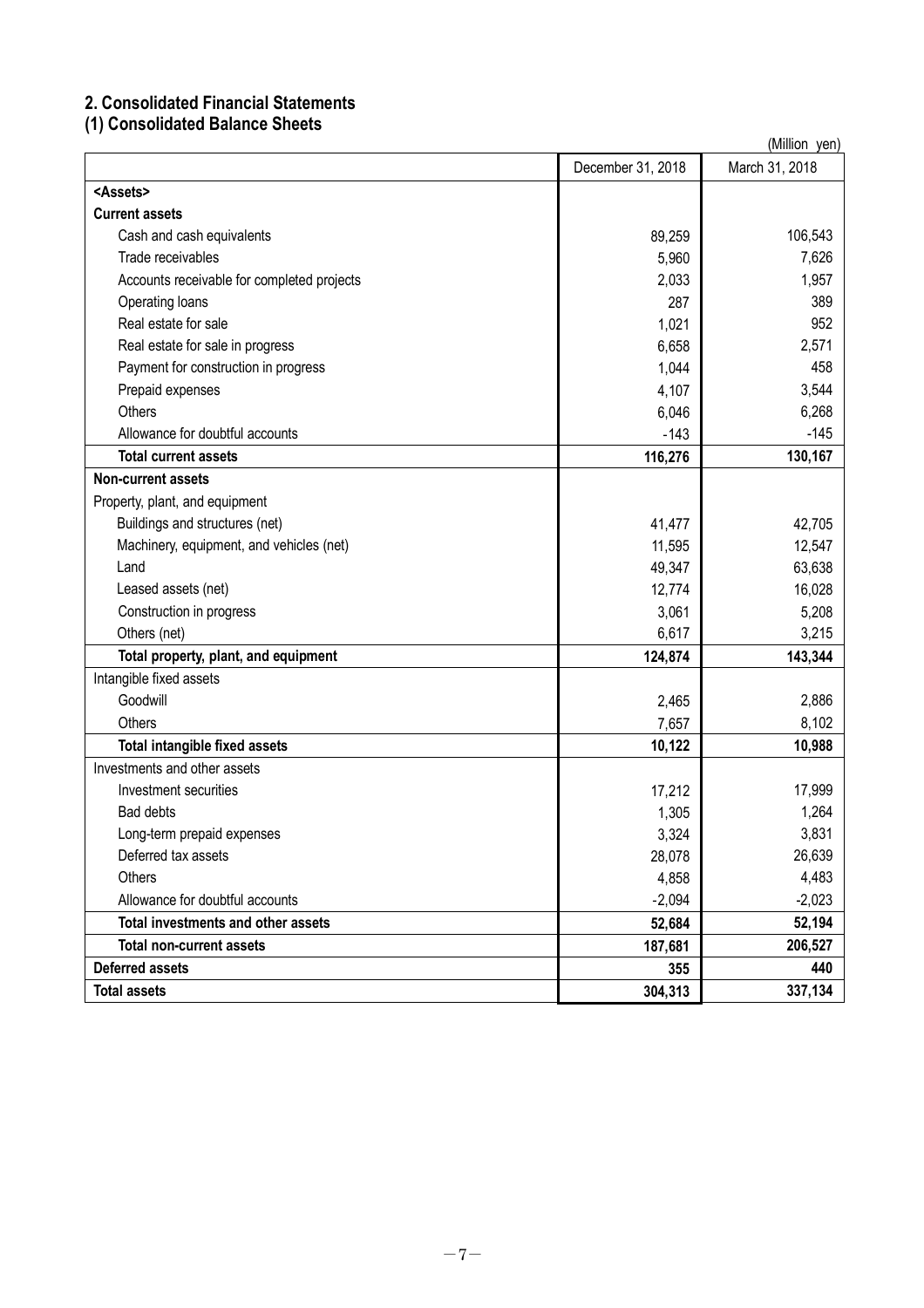|                                                        |                   | (Million yen)  |
|--------------------------------------------------------|-------------------|----------------|
|                                                        | December 31, 2018 | March 31, 2018 |
| <liabilities></liabilities>                            |                   |                |
| <b>Current liabilities</b>                             |                   |                |
| Electronically recorded obligations -operating         | 905               | 1,451          |
| Accounts payable                                       | 3,545             | 4,245          |
| Accounts payable for completed projects                | 3,821             | 7,832          |
| Short-term borrowings                                  | 3,585             | 2,964          |
| Bonds due within one year                              | 3,966             | 3,966          |
| Lease obligations                                      | 5,476             | 5,960          |
| Accounts payable -other                                | 11,598            | 22,337         |
| Accrued income taxes                                   | 587               | 942            |
| Advances received                                      | 34,181            | 39,964         |
| Customer advances for projects in progress             | 5,175             | 4,592          |
| Provision for bonuses                                  | 4,707             |                |
| Reserve for warranty obligations on completed projects | 343               | 389            |
| Reserve for fulfillment of guarantees                  | 1,084             | 1,158          |
| Reserve for loss related to repairs                    | 42,010            |                |
| Others                                                 | 4,060             | 4,407          |
| <b>Total current liabilities</b>                       | 125,050           | 100,212        |
| <b>Non-current liabilities</b>                         |                   |                |
| <b>Bonds</b>                                           | 9,636             | 12,069         |
| Long-term debt                                         | 19,006            | 16,643         |
| Lease obligations                                      | 9,453             | 12,226         |
| Long-term advances received                            | 13,185            | 15,853         |
| Lease/guarantee deposits received                      | 6,686             | 6,989          |
| Provision for Directors' bonuses                       | 17                | 10             |
| Reserve for apartment vacancy loss                     | 3,044             | 3,044          |
| Liability for retirement benefit                       | 7,862             | 7,338          |
| Others                                                 | 2,931             | 3,308          |
| <b>Total non-current liabilities</b>                   | 71,823            | 77,483         |
| <b>Total liabilities</b>                               | 196,873           | 177,696        |
| <net assets=""></net>                                  |                   |                |
| Shareholders' equity                                   |                   |                |
| Common stock                                           | 75,282            | 75,282         |
| Capital surplus                                        | 45,235            | 45,235         |
| Retained earnings                                      | $-13,963$         | 37,839         |
| Treasury stock                                         | $-655$            | $-430$         |
| Total shareholders' equity                             | 105,898           | 157,926        |
| Accumulated other comprehensive income                 |                   |                |
| Net unrealized gains on "other securities"             | 353               | 586            |
| Foreign currency translation adjustments               | 960               | 872            |
| Remeasurements of defined benefit plans                | $-218$            | $-341$         |
| Total accumulated other comprehensive income           | 1,095             | 1,117          |
| Share subscription rights                              | 375               | 284            |
| <b>Non-controlling interests</b>                       | 69                | 109            |
| <b>Total net assets</b>                                | 107,439           | 159,438        |
| Total liabilities and net assets                       | 304,313           | 337,134        |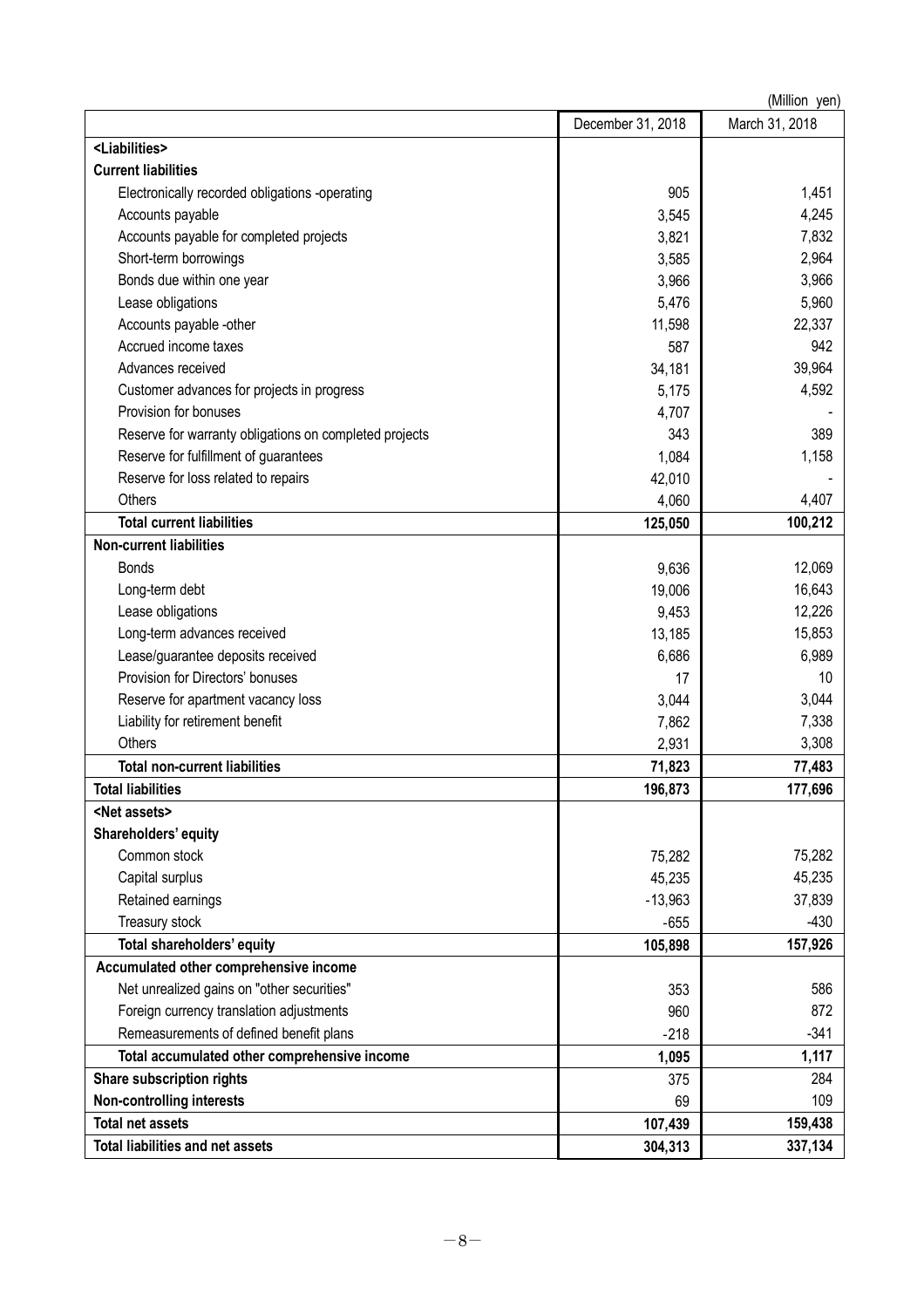## **(2) Consolidated Statements of Operations and Consolidated Statements of Comprehensive Income Consolidated Statements of Operations**

|                                                              |                     | (Million yen)       |
|--------------------------------------------------------------|---------------------|---------------------|
|                                                              | Nine months ended   | Nine months ended   |
|                                                              | December 31, 2018   | December 31, 2017   |
|                                                              | (Apr 2018-Dec 2018) | (Apr 2017-Dec 2017) |
| <b>Net sales</b>                                             | 376,366             | 385,521             |
| <b>Cost of sales</b>                                         | 315,646             | 313,393             |
| <b>Gross profit</b>                                          | 60,720              | 72,127              |
| Selling, general and administrative expense                  | 54,217              | 53,363              |
| <b>Operating profit</b>                                      | 6,502               | 18,763              |
| Non-operating income                                         |                     |                     |
| Interest income                                              | 69                  | 87                  |
| Dividend income                                              | 164                 | 153                 |
| Valuation gains of investment securities                     | 141                 | 148                 |
| Foreign exchange gains                                       | 119                 | 143                 |
| Other                                                        | 164                 | 121                 |
| <b>Total non-operating income</b>                            | 659                 | 653                 |
| <b>Non-operating expenses</b>                                |                     |                     |
| Interest expenses                                            | 570                 | 580                 |
| Bond issuance fee                                            | 145                 | 160                 |
| Other                                                        | 199                 | 89                  |
| <b>Total non-operating expenses</b>                          | 915                 | 831                 |
| <b>Recurring profit</b>                                      | 6,246               | 18,585              |
| <b>Extraordinary income</b>                                  |                     |                     |
| Gain on sales of property, plant and equipment               | 236                 | 934                 |
| <b>Total extraordinary income</b>                            | 236                 | 934                 |
| <b>Extraordinary losses</b>                                  |                     |                     |
| Loss on sale of property, plant and equipment                | 0                   | 0                   |
| Loss on retirement of property, plant and equipment          | 76                  | 82                  |
| Impairment loss                                              | 7,560               | 7,417               |
| Loss on cancellations                                        |                     | 66                  |
| Provision of reserve for loss related to repairs             | 42,010              |                     |
| Loss related to repairs                                      | 1,443               |                     |
| <b>Total extraordinary losses</b>                            | 51,091              | 7,566               |
| Income (loss) before taxes and other adjustments             | $-44,608$           | 11,954              |
| Income taxes                                                 | -586                | $-922$              |
| Net income (loss)                                            | $-44,021$           | 12,877              |
| Net income (loss) attributable to non-controlling interests  | $-31$               | 13                  |
| Net income (loss) attributable to shareholders of the parent | $-43,989$           | 12,863              |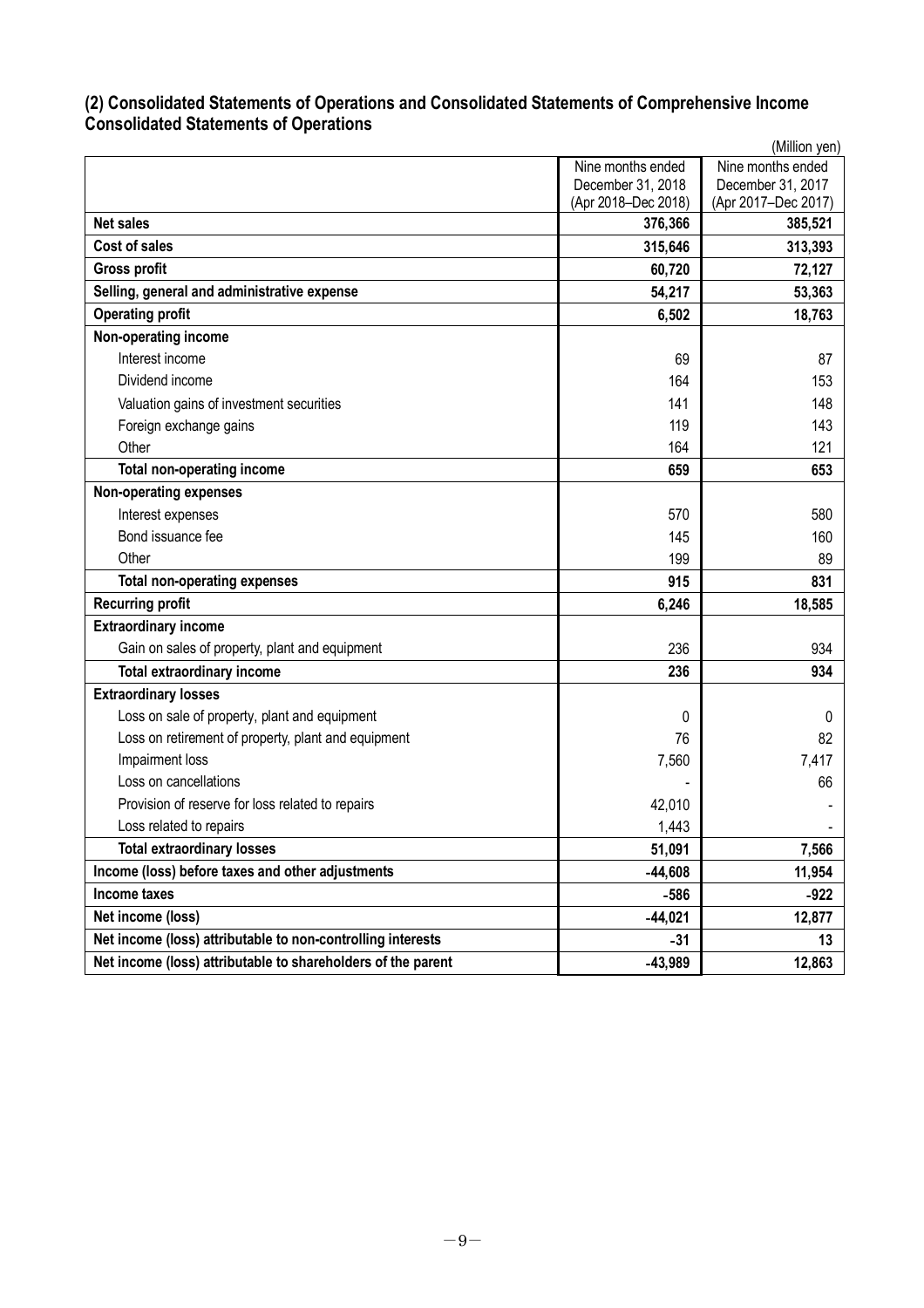# **Consolidated Statements of Comprehensive Income**

|                                                                     |                     | (Million yen)       |  |
|---------------------------------------------------------------------|---------------------|---------------------|--|
|                                                                     | Nine months ended   | Nine months ended   |  |
|                                                                     | December 31, 2018   | December 31, 2017   |  |
|                                                                     | (Apr 2018-Dec 2018) | (Apr 2017-Dec 2017) |  |
| Net income (loss)                                                   | $-44,021$           | 12,877              |  |
| Other comprehensive income                                          |                     |                     |  |
| Net unrealized gains on "other securities"                          | $-233$              | 477                 |  |
| Foreign currency translation adjustments                            | 89                  | $-1,504$            |  |
| Remeasurements of defined benefit plans                             | 123                 | 339                 |  |
| Share of other comprehensive income of entities using equity method | $-2$                |                     |  |
| Total other comprehensive income                                    | -22                 | $-686$              |  |
| <b>Comprehensive income</b>                                         | $-44,044$           | 12,190              |  |
| (Breakdown)                                                         |                     |                     |  |
| Comprehensive income attributable to shareholders of the parent     | $-44,012$           | 12.177              |  |
| Comprehensive income attributable to non-controlling interests      | $-32$               |                     |  |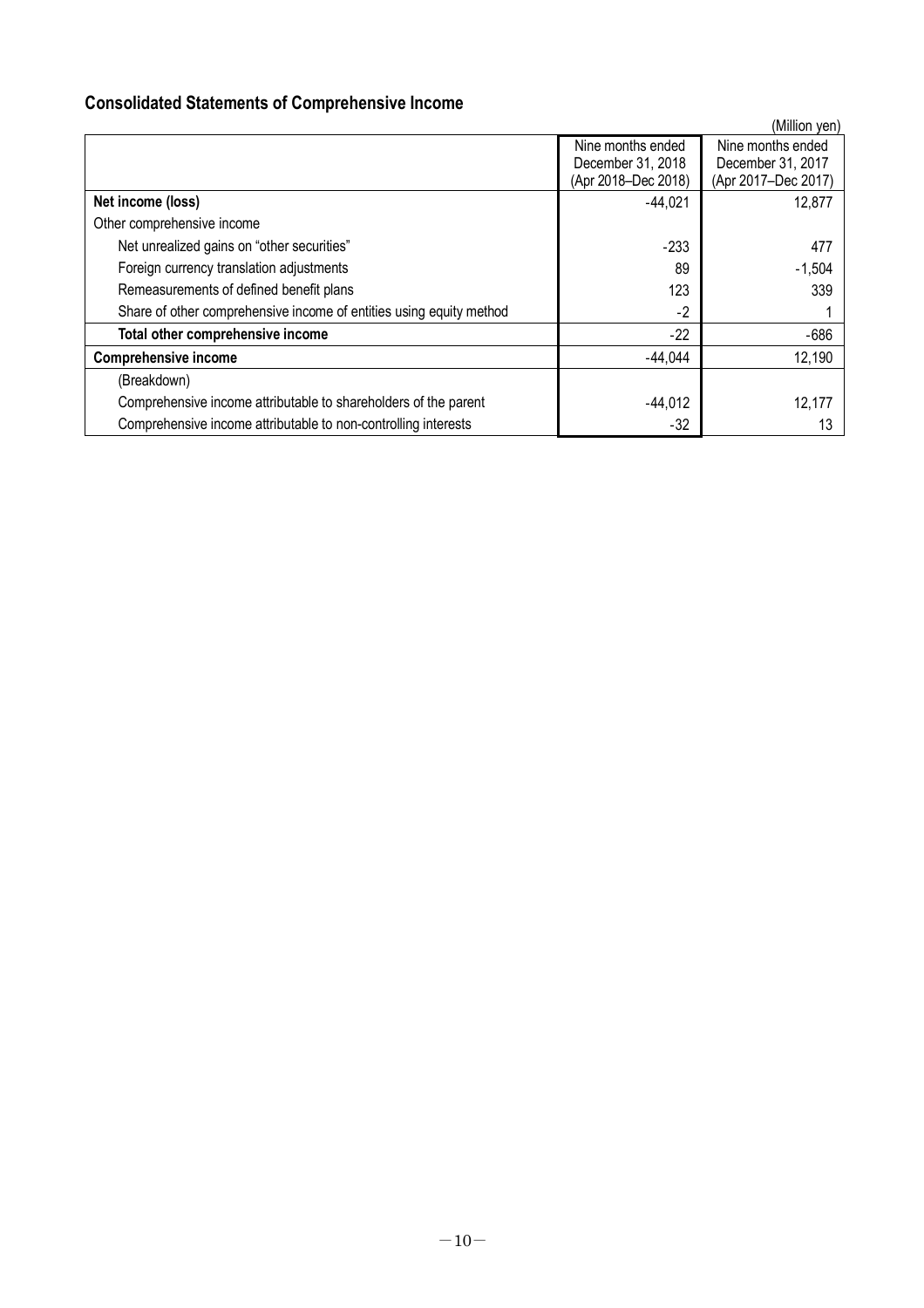### **(3) Notes Regarding Consolidated Financial Statements**

### **(Notes regarding the premise of the Company as a going concern)**

There are no relevant items.

### **(Notes regarding significant changes in shareholders' equity)**

The Group repurchased 8,300,000 shares based on a resolution at the meeting of Board of Directors on May 11, 2018. As a result, treasury stock increased 5,012 million yen during the six months ended September 30, 2018.

Also, the Group implemented retirement of treasury stock of 7,800,000 shares on October 15, 2018, based on a resolution at the meeting of Board of Directors on September 27, 2018. As a result, retained earnings and treasury stock each decreased by 4,787 million yen during the subject quarter.

As a result, retained earnings decreased 4,787 million yen and treasury stock decreased 225 million yen during the subject nine months, and retained earnings and treasury stock amounted to -13,963 million yen and 655 million yen respectively at the end of the subject quarter.

### **(Application of accounting methods specific to the preparation of quarterly consolidated financial statements)**

Tax expenses are calculated by multiplying net income before income taxes by a reasonably estimated effective tax rate, after applying the tax effect accounting to net income before income taxes for the consolidated fiscal year that includes the subject nine months. However, a legally designated effective tax rate will be applied if such tax expenses are found to be unreasonable after calculation based on the relevant estimated effective tax rate.

### **(Additional information)**

### **(Application of "Partial Amendments to 'Accounting Standard for Tax Effect Accounting', etc.")**

The Company has applied "Partial Amendments to 'Accounting Standard for Tax Effect Accounting', etc." (ASBJ Statement No. 28, February 16, 2018) as of the beginning of the first quarter. Deferred tax assets are recorded under "Investments and other assets" and deferred tax liabilities are recorded under "Non-current liabilities."

### **(Matters relating to the settlement date of consolidated subsidiaries)**

The former settlement date of Morizou Co., Ltd. was the end of February, and the financial statements as of the said settlement date has been used, with adjustments made regarding important transactions which took place between the end of February and the consolidated settlement date. However, the settlement date has been changed to March 31 as of the subject first quarter.

Due to this change, the nine months between March 1, 2018 and December 31, 2018 has been consolidated and adjusted through the consolidated statements of operations for the subject consolidated period.

### **(Accounting standards for significant reserves)**

Reserve for loss related to repairs

An amount of loss estimated based on ratio of defects, etc. is recorded to prepare for the occurrence of repairs related to construction defects of properties (apartments) constructed by the Company.